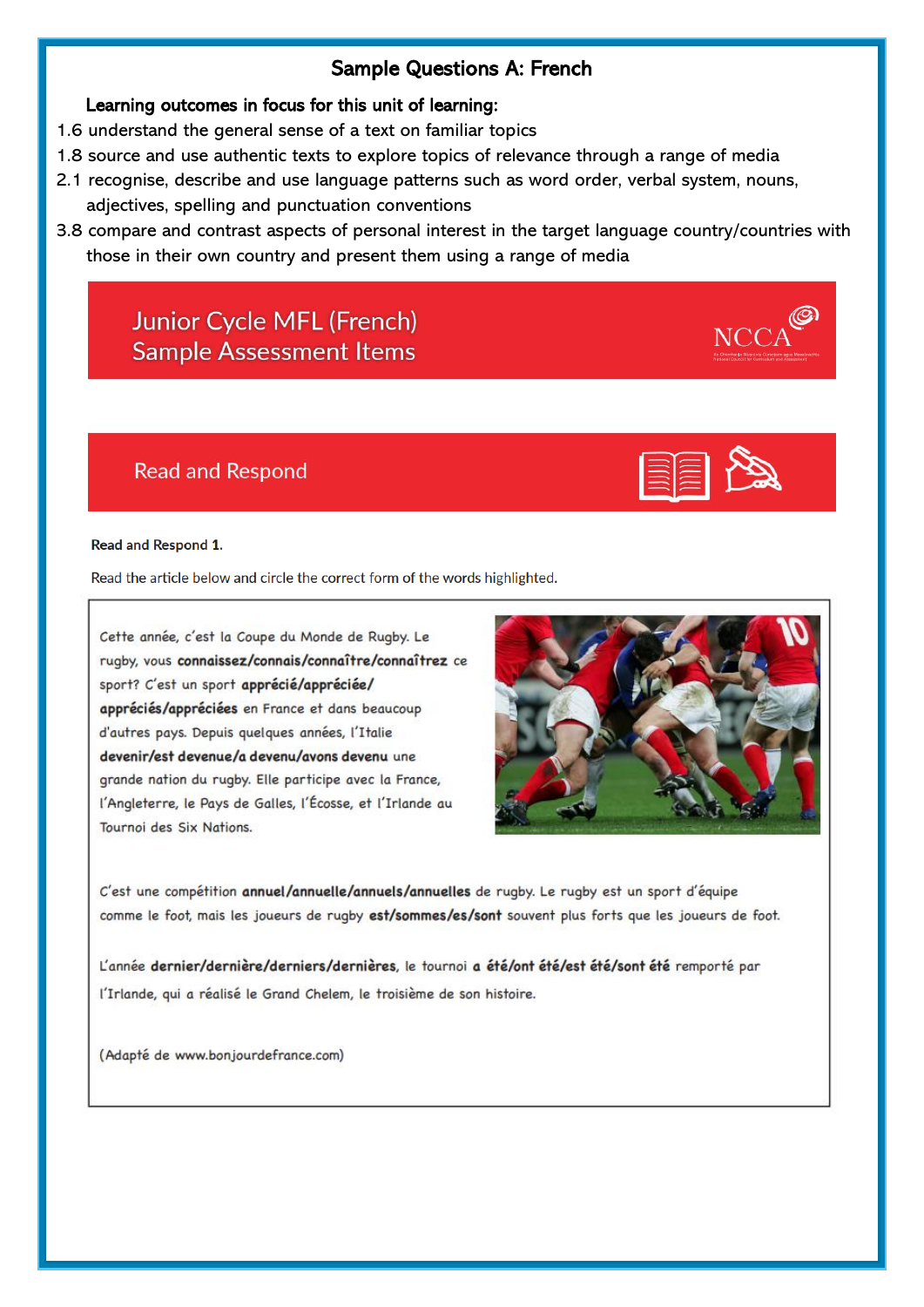## Sample Questions B: French

Learning outcomes in focus for this unit of learning:

- 1.7 identify specific information in a range of texts dealing with familiar topics
- 1.8 source and use authentic texts to explore topics of relevance through a range of media
- 2.5 compare grammar and vocabulary of the target language with that of other languages they know, making connections and distinctions as appropriate
- 3.8 compare and contrast aspects of personal interest in the target language country/countries with those in their own country and present them using a range of media

Read the article below and answer the questions in French by referring to the text.

Cette année, c'est la Coupe du Monde de Rugby. Le rugby, vous connaissez ce sport ? C'est un sport apprécié en France et dans beaucoup d'autres pays. Depuis quelques années, l'Italie est devenue une grande nation du rugby. Elle participe avec la France, l'Angleterre, le Pays de Galles, l'Ecosse, et l'Irlande au Tournoi des Six Nations.

C'est une compétition annuelle de rugby. Le rugby est un sport d'équipe comme le foot, mais les joueurs de rugby sont souvent plus forts que les joueurs de foot.

L'année dernière, le tournoi a été remporté par l'Irlande, qui a réalisé le Grand Chelem, le troisième de son histoire.



(Adapté de www.bonjourdefrance.com)

1. Le rugby n'est pas très populaire en Italie. Vrai Faux Justifie: \_\_\_\_\_\_\_\_\_\_\_\_\_\_\_\_\_\_\_\_\_\_\_\_\_\_\_\_\_\_\_\_\_\_\_\_\_\_\_\_\_\_\_\_\_\_

- 2. La France participe au Tournoi des Six Nations. Vrai Faux Justifie: \_\_\_\_\_\_\_\_\_\_\_\_\_\_\_\_\_\_\_\_\_\_\_\_\_\_\_\_\_\_\_\_\_\_\_\_\_\_\_\_\_\_\_\_\_\_
- 3. L'Irlande a gagné la Coupe du Monde cette année. Vrai Faux Justifie: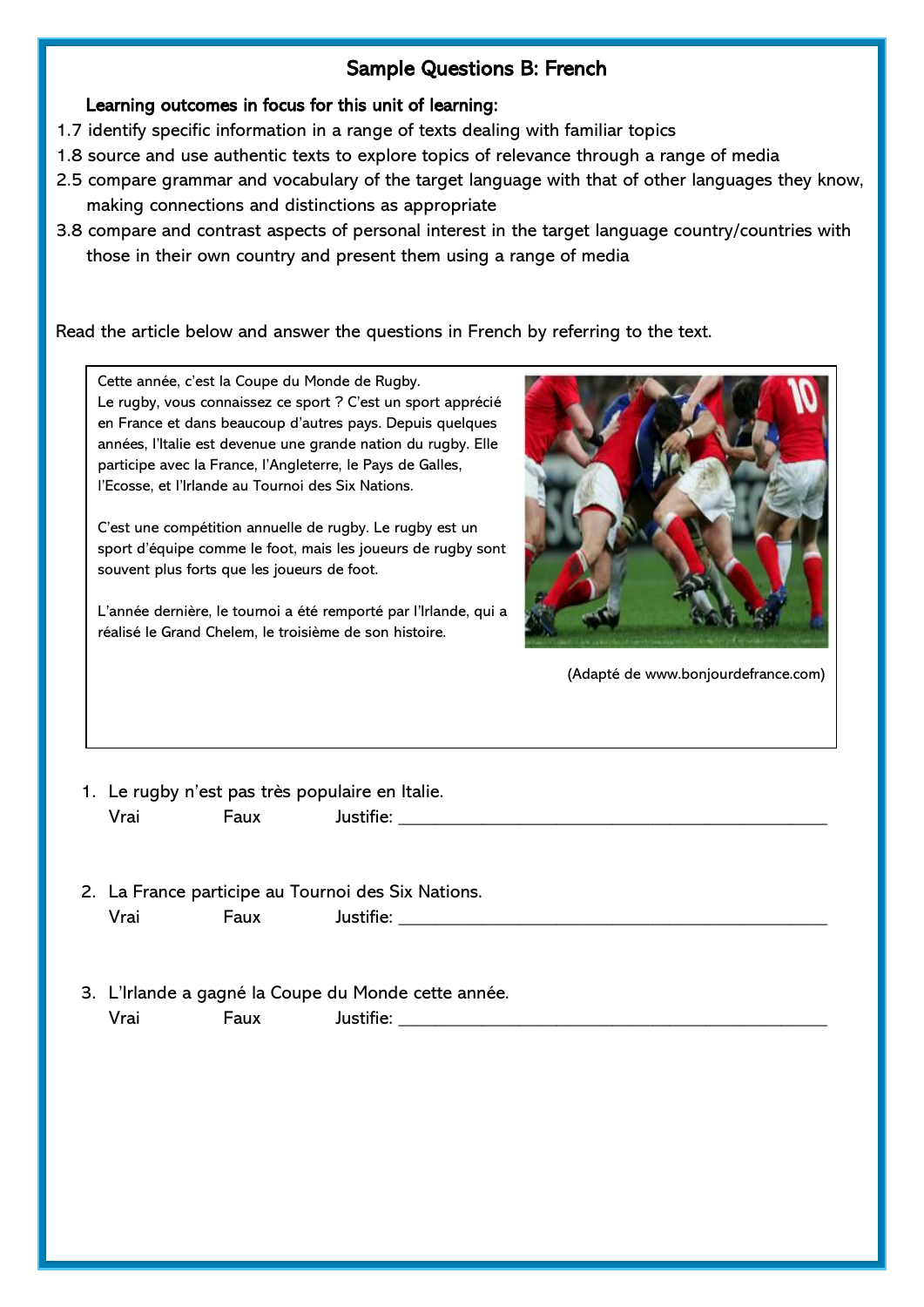### Sample Questions A: German

### Learning outcomes in focus for this unit of learning:

- 1.6 understand the general sense of a text on familiar topics
- 1.8 source and use authentic texts to explore topics of relevance through a range of media
- 2.1 recognise, describe and use language patterns such as word order, verbal system, nouns, adjectives, spelling and punctuation conventions
- 3.8 compare and contrast aspects of personal interest in the target language country/countries with those in their own country and present them using a range of media.

# **Read and Respond**



#### Read and Respond 1.

Read the newspaper interviews and circle the correct form of the word.

### **Jugend und Leistungssport**

Die meisten Schüler klagen über zu wenig Freizeit und zu viel Schule. Trotzdem treiben viele Jugendliche Sport. Wir haben einige Schüler befragt.



Zeitung: Andreas, welchen Sport treibst du, und wie lange machst du das schon? Andreas: Fußball, seit neun oder zehn Jahren. Mein Bruder hat schon immer Fußball gespielt/spielt/ gespielen/spielen, da bin ich mal mitgegangen. Zeitung: Wie oft trainierst du?

Andreas: Fünfmal die Woche für zwei Stunde/stunde/stunden/Stunden.



Zeitung: Franziska, machst du viele Sportarten? Franziska: Ja, ich fahre Ski, Alpin und Langlauf. Meinen/Meine/ Meinen/Mein Eltern haben mich immer mitgenommen, als ich noch ganz klein war. Vor zwei Jahren bin ich auch Mountainbike-Rennen fahren/gefahrt/ gefährt/gefahren, da mein Bruder das macht.

Zeitung: Was ist deinen/dein/ deiner/deine Lieblingssport? Franziska: Fußball.



Zeitung: Rebecca, welchen Sport treibst du und wie kamst du darauf? Rebecca: Volleyball spiele ich seit zwei Jahren und Judo seit acht Jahren. Meine Schwester und seine/sein/ ihr/ihre Freunde haben damals mit Judo angefangen und da habe ich einfach mitgemachen/mitmachen/ mitgemacht/mitmacht.

Zeitung: Wie oft trainierst du? Rebecca: Ich trainiere viermal die Woche.

Zeitung: Das ist viel. Hast du trotzdem noch genug Zeit für der/die/das/den Schule?

Rebecca: Manchmal ist es ein bisschen viel, aber es macht total viel Spaß.

(Adapted from Badische Zeitung.de)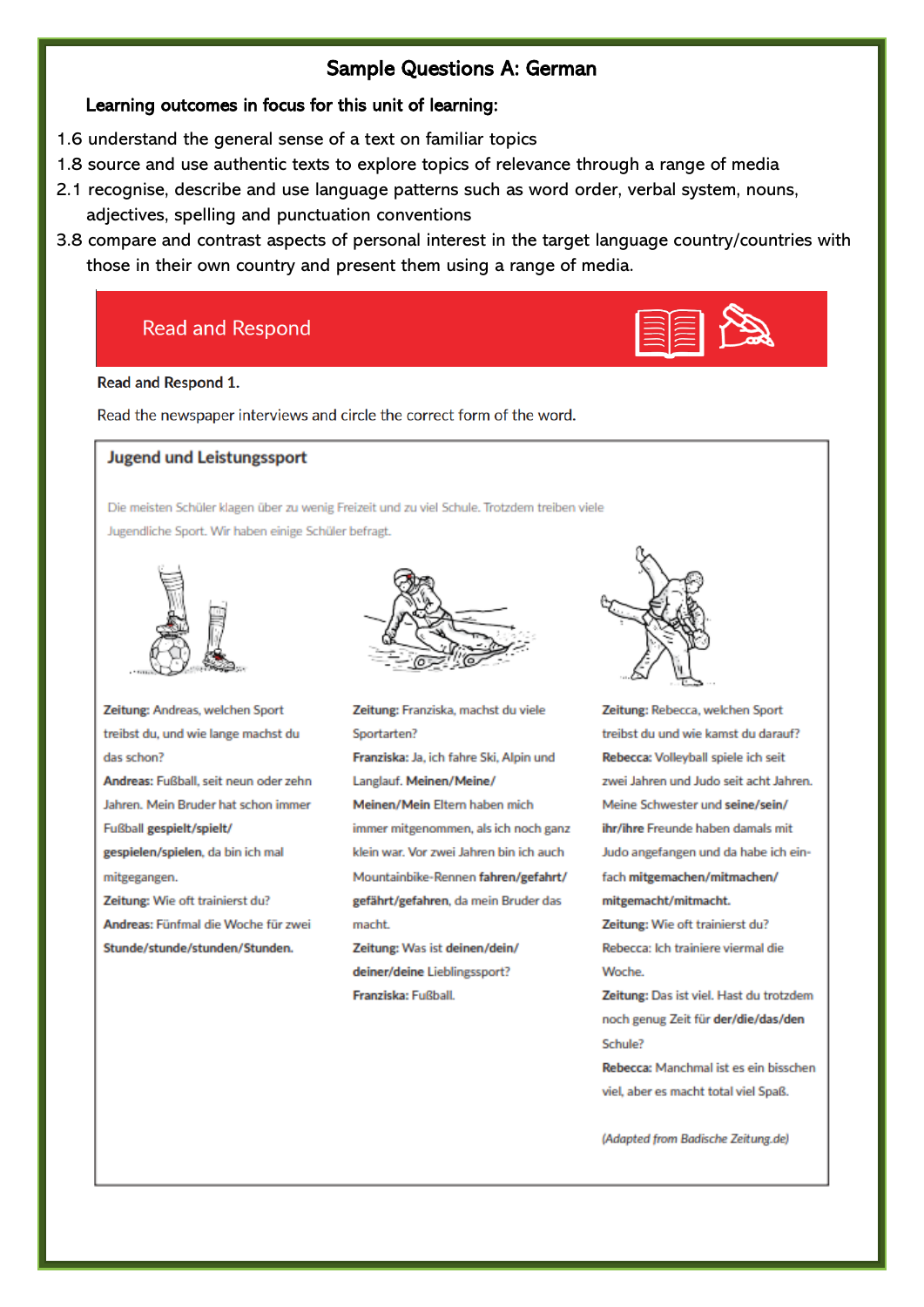# Sample Questions B: German

### Learning outcomes in focus for this unit of learning:

- 1.7 identify specific information in a range of texts dealing with familiar topics
- 1.8 source and use authentic texts to explore topics of relevance through a range of media
- 2.5 compare grammar and vocabulary of the target language with that of other languages they know, making connections and distinctions as appropriate
- 3.8 compare and contrast aspects of personal interest in the target language country/countries with those in their own country and present them using a range of media

### Read the text and write down three pieces of information from each interview:

### **Jugend und Leistungssport**

Die meisten Schüler klagen über zu wenig Freizeit und zu viel Schule. Trotzdem treiben viele Jugendliche Sport. Wir haben einige Schüler befragt.





Zeitung: Andreas, welchen Sport treibst du, und wie lange machst du das schon? Andreas: Fußball, seit neun oder zehn Jahren. Mein Bruder hat schon immer Fußball gespielt, da bin ich mal mitgegangen. Zeitung: Wie oft trainierst du? Andreas: Fünfmal die Woche für zwei Stunden. Zeitung: Franziska, machst du viele Sportarten? Franziska: Ja, ich fahre Ski, Alpin und Langlauf. Meine Eltern haben mich immer mitgenommen, als ich noch ganz klein war. Vor zwei Jahren bin ich auch Mountainbike-Rennen gefahren, da mein Bruder das macht. Zeitung: Was ist dein Lieblingssport? Franziska: Fußball. Zeitung: Rebecca, welchen Sport treibst du und wie kamst du darauf?

Rebecca: Volleyball spiele ich seit zwei Jahren und Judo seit acht Jahren. Meine Schwester und ihre Freunde haben

damals mit Judo angefangen und da habe ich einfach mitgemacht.

Zeitung: Wie oft trainierst du?

Rebecca: Ich trainiere viermal die Woche.

Zeitung: Das ist viel. Hast du trotzdem noch genug Zeit für die Schule?

Rebecca: Manchmal ist es ein bisschen viel, aber es macht total viel Spaß.

(Adapted from Badische Zeitung.de)

#### Andreas:

1. \_\_\_\_\_\_\_\_\_\_\_\_\_\_\_\_\_\_\_\_\_\_\_\_\_\_\_\_\_\_\_\_\_\_\_\_\_\_\_\_\_\_\_\_\_\_\_\_\_\_\_\_\_\_\_\_\_\_\_\_\_\_\_\_\_\_\_\_\_\_\_\_\_\_\_\_\_\_\_\_\_ 2. \_\_\_\_\_\_\_\_\_\_\_\_\_\_\_\_\_\_\_\_\_\_\_\_\_\_\_\_\_\_\_\_\_\_\_\_\_\_\_\_\_\_\_\_\_\_\_\_\_\_\_\_\_\_\_\_\_\_\_\_\_\_\_\_\_\_\_\_\_\_\_\_\_\_\_\_\_\_\_\_\_

### 3. \_\_\_\_\_\_\_\_\_\_\_\_\_\_\_\_\_\_\_\_\_\_\_\_\_\_\_\_\_\_\_\_\_\_\_\_\_\_\_\_\_\_\_\_\_\_\_\_\_\_\_\_\_\_\_\_\_\_\_\_\_\_\_\_\_\_\_\_\_\_\_\_\_\_\_\_\_\_\_\_\_

### Franziska:

- 1. \_\_\_\_\_\_\_\_\_\_\_\_\_\_\_\_\_\_\_\_\_\_\_\_\_\_\_\_\_\_\_\_\_\_\_\_\_\_\_\_\_\_\_\_\_\_\_\_\_\_\_\_\_\_\_\_\_\_\_\_\_\_\_\_\_\_\_\_\_\_\_\_\_\_\_\_\_\_\_\_\_
- 2. \_\_\_\_\_\_\_\_\_\_\_\_\_\_\_\_\_\_\_\_\_\_\_\_\_\_\_\_\_\_\_\_\_\_\_\_\_\_\_\_\_\_\_\_\_\_\_\_\_\_\_\_\_\_\_\_\_\_\_\_\_\_\_\_\_\_\_\_\_\_\_\_\_\_\_\_\_\_\_\_\_

### 3. \_\_\_\_\_\_\_\_\_\_\_\_\_\_\_\_\_\_\_\_\_\_\_\_\_\_\_\_\_\_\_\_\_\_\_\_\_\_\_\_\_\_\_\_\_\_\_\_\_\_\_\_\_\_\_\_\_\_\_\_\_\_\_\_\_\_\_\_\_\_\_\_\_\_\_\_\_\_\_\_\_

Rebecca: 1. \_\_\_\_\_\_\_\_\_\_\_\_\_\_\_\_\_\_\_\_\_\_\_\_\_\_\_\_\_\_\_\_\_\_\_\_\_\_\_\_\_\_\_\_\_\_\_\_\_\_\_\_\_\_\_\_\_\_\_\_\_\_\_\_\_\_\_\_\_\_\_\_\_\_\_\_\_\_\_\_\_ 2. \_\_\_\_\_\_\_\_\_\_\_\_\_\_\_\_\_\_\_\_\_\_\_\_\_\_\_\_\_\_\_\_\_\_\_\_\_\_\_\_\_\_\_\_\_\_\_\_\_\_\_\_\_\_\_\_\_\_\_\_\_\_\_\_\_\_\_\_\_\_\_\_\_\_\_\_\_\_\_\_\_ 3. \_\_\_\_\_\_\_\_\_\_\_\_\_\_\_\_\_\_\_\_\_\_\_\_\_\_\_\_\_\_\_\_\_\_\_\_\_\_\_\_\_\_\_\_\_\_\_\_\_\_\_\_\_\_\_\_\_\_\_\_\_\_\_\_\_\_\_\_\_\_\_\_\_\_\_\_\_\_\_\_\_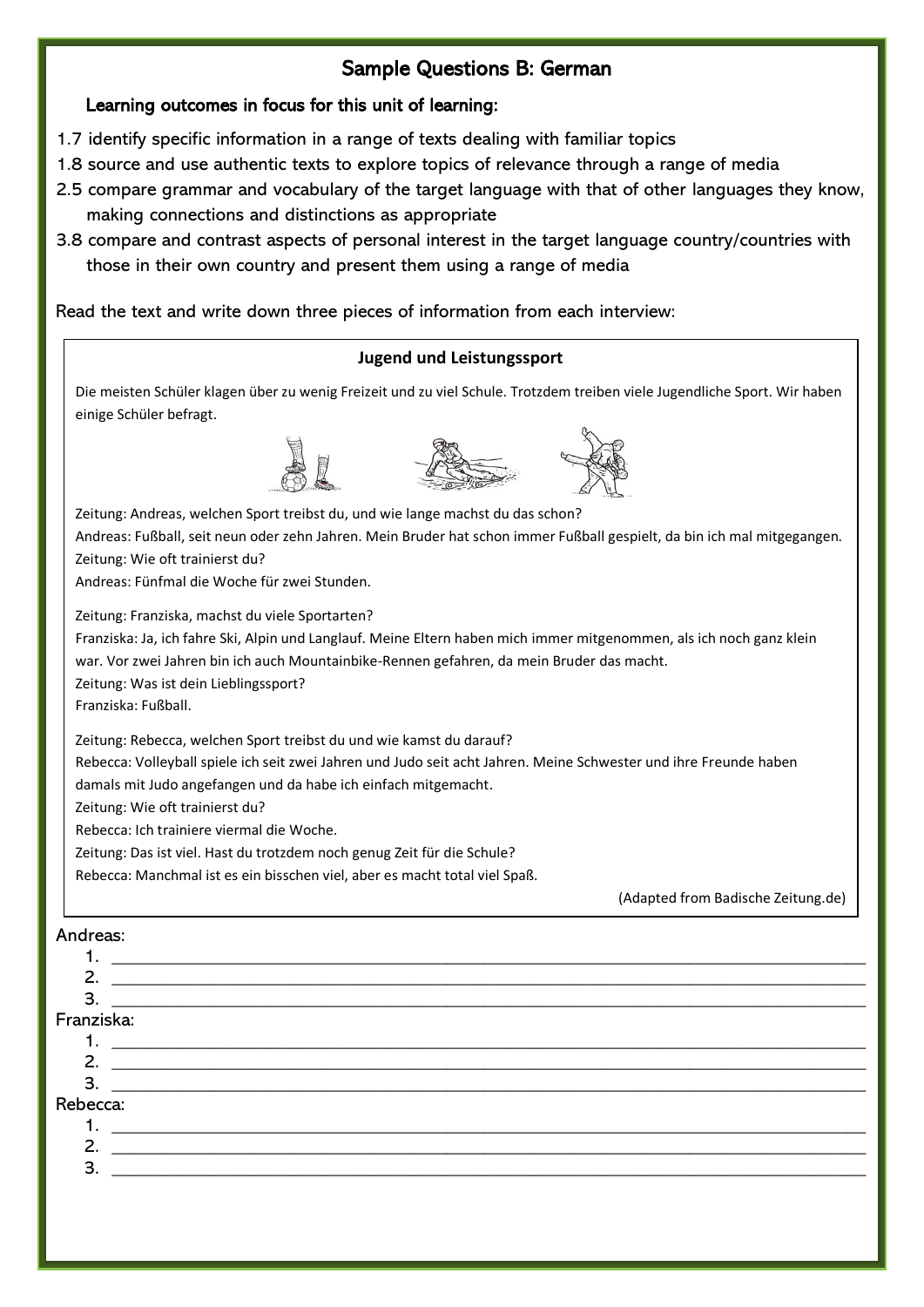## Sample Questions A: Spanish

## Learning outcomes in focus for this unit of learning:

- 1.6 understand the general sense of a text on familiar topics
- 1.8 source and use authentic texts to explore topics of relevance through a range of media
- 2.1 recognise, describe and use language patterns such as word order, verbal system, nouns, adjectives, spelling and punctuation conventions
- 3.2 discover and use facts and figures related to the target country/countries such as statistical data, festivals, inventions, famous people

# **Junior Cycle MFL (Spanish) Sample Assessment Items**

# **Read and Respond**

### Tarea 2:

Read the text and circle the correct form of the words in bold.

## Mario Casas Sierra

Nació en/a/entre/dentro Galicia el 12 de julio de 1986. Se mudó a Barcelona cuando tenía seis años y vivió allí/donde/cerca/lejos hasta los 18 años. Su madre le tuvo con tan solo 17 años de edad y porque/por eso/pero/también su relación con sus padres es casi de amigos. Es el mayor de cinco hermanos.

Sus primeros pinitos en la televisión fueron varios anuncios, como por/de/para/con ejemplo Maggi, Boomer, Scalextric o Telepizza.

Hasta/antes de/desde/todavía el 2009 le hemos visto mucho (afortunadamente), tanto en cine como en televisión.

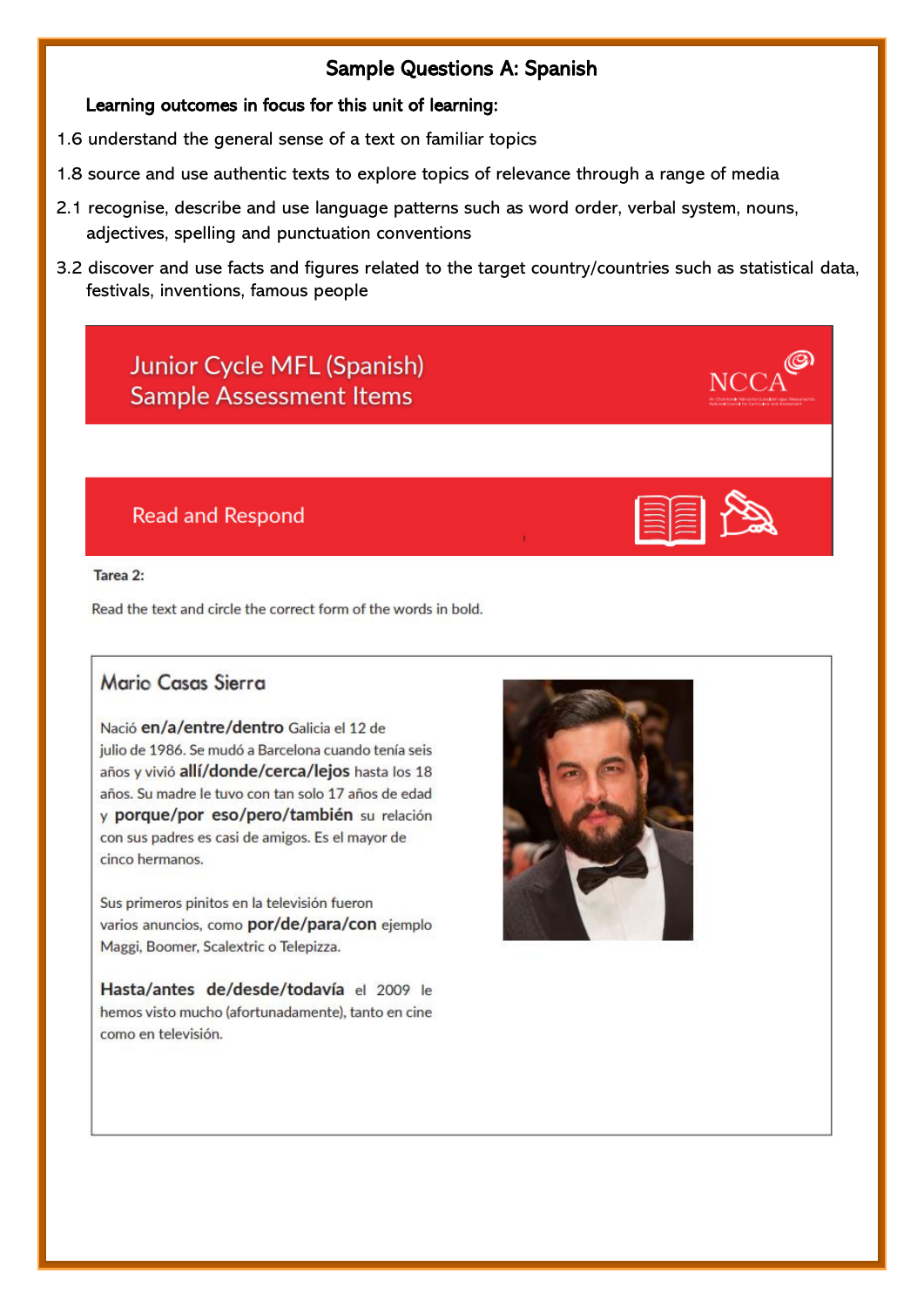# Sample Questions B: Spanish

## Learning outcomes in focus for this unit of learning:

- 1.7 identify specific information in a range of texts dealing with familiar topics
- 1.8 source and use authentic texts to explore topics of relevance through a range of media
- 2.5 compare grammar and vocabulary of the target language with that of other languages they know, making connections and distinctions as appropriate
- 3.2 discover and use facts and figures related to the target country/countries such as statistical data, festivals, inventions, famous people

Read the text and fill in the form that follows in Spanish:

# **Mario Casas Sierra**

Nació en Galicia el 12 de julio de 1986.

Se mudó a Barcelona cuando tenía seis años y vivió allí hasta los 18 años. Su madre le tuvo con tan solo 17 años de edad y por eso su relación con sus padres es casi de amigos. Es el mayor de cinco hermanos.

Sus primeros pinitos en la televisión fueron varios anuncios, como por ejemplo Maggi, Boomer, Scalextric o Telepizza. Desde el 2009 le hemos visto mucho (afortunadamente), tanto en cine como en televisión.



## 1. Completa el cuadro:

| Fecha de nacimiento: |  |
|----------------------|--|
|                      |  |
|                      |  |
|                      |  |
|                      |  |
| Lugar de nacimiento: |  |
|                      |  |
|                      |  |
|                      |  |
|                      |  |
|                      |  |
| Domicilio:           |  |
|                      |  |
|                      |  |
|                      |  |
|                      |  |
| Profesión:           |  |
|                      |  |
|                      |  |
|                      |  |
|                      |  |

\_\_\_\_\_\_\_\_\_\_\_\_\_\_\_\_\_\_\_\_\_\_\_\_\_\_\_\_\_\_\_\_\_\_\_\_\_\_\_\_\_\_\_\_\_\_\_\_\_\_\_\_\_\_\_\_\_\_\_\_\_\_\_\_\_\_\_\_\_\_\_\_\_\_\_\_

## 2. ¿Mario tiene hermanos?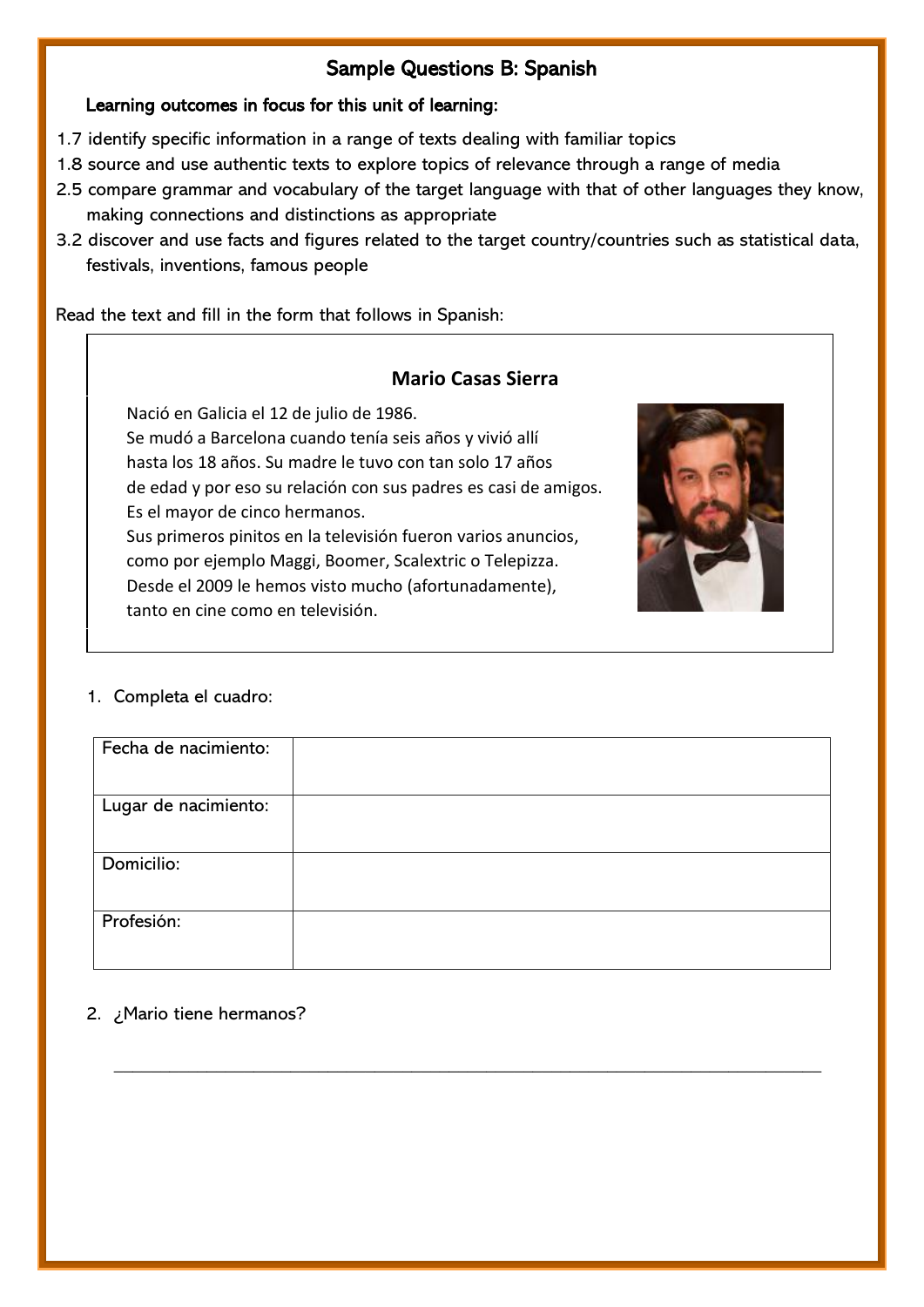## Sample Questions A: Italian

### Learning outcomes in focus for this unit of learning:

- 1.6 understand the general sense of a text on familiar topics
- 1.8 source and use authentic texts to explore topics of relevance through a range of media
- 2.1 recognise, describe and use language patterns such as word order, verbal system, nouns, adjectives, spelling and punctuation conventions
- 3.2 discover and use facts and figures related to the target country/countries such as statistical data, festivals, inventions, famous people

# Junior Cycle MFL (Italian) **Sample Assessment Items**

# **Read and Respond**



 $\mathbf{r}$ 

#### **Read and Respond 2.**

Read the following news item and circle the appropriate article or preposition.

## **Toscana: contest su Instagram per raccontare le vacanze**

Maxim Italia. 8 luglio 2018

Dalla Toscana arriva un' interessante iniziativa tecnologica che riquarda non solo Firenze, ma tutta la regione.

Per quelli che vogliono raccontare il suo / la sua /leloro/isuoi vacanze in Toscana attraverso **un /** una / uno / un' fotografia, la Regione ha aperto, sul suo canale Instagram, un contest fotografico: l'hashtag da usare è #restateintoscana.

Tutte le settimane sul/ sulla/sui/sulle profilo Instagram della Regione Toscana sarà pubblicata

Il / Lo / La / L' fotografia più originale e significativa, menzionando il fotografo e indicando il  $/\ln / \ln / l'$ luogo fotografato. C'è tempo fino al 16 settembre.

Alla fine del contest, un / uno / una / un' sondaggio sceglierà l'immagine più rappresentativa della Toscana. La / Le / I / Gli fotografie potranno essere

condivise o pubblicate sui / sul / sulle / sugli canali social e siti web di Regione Toscana, Naturalmente lo/la/l'/il autore della fotografia sarà sempre menzionato.



#### (adattato da

https://www.maximitalia.it/toscana-contest-su-instagram-per-raccontare-le-vacanze/)